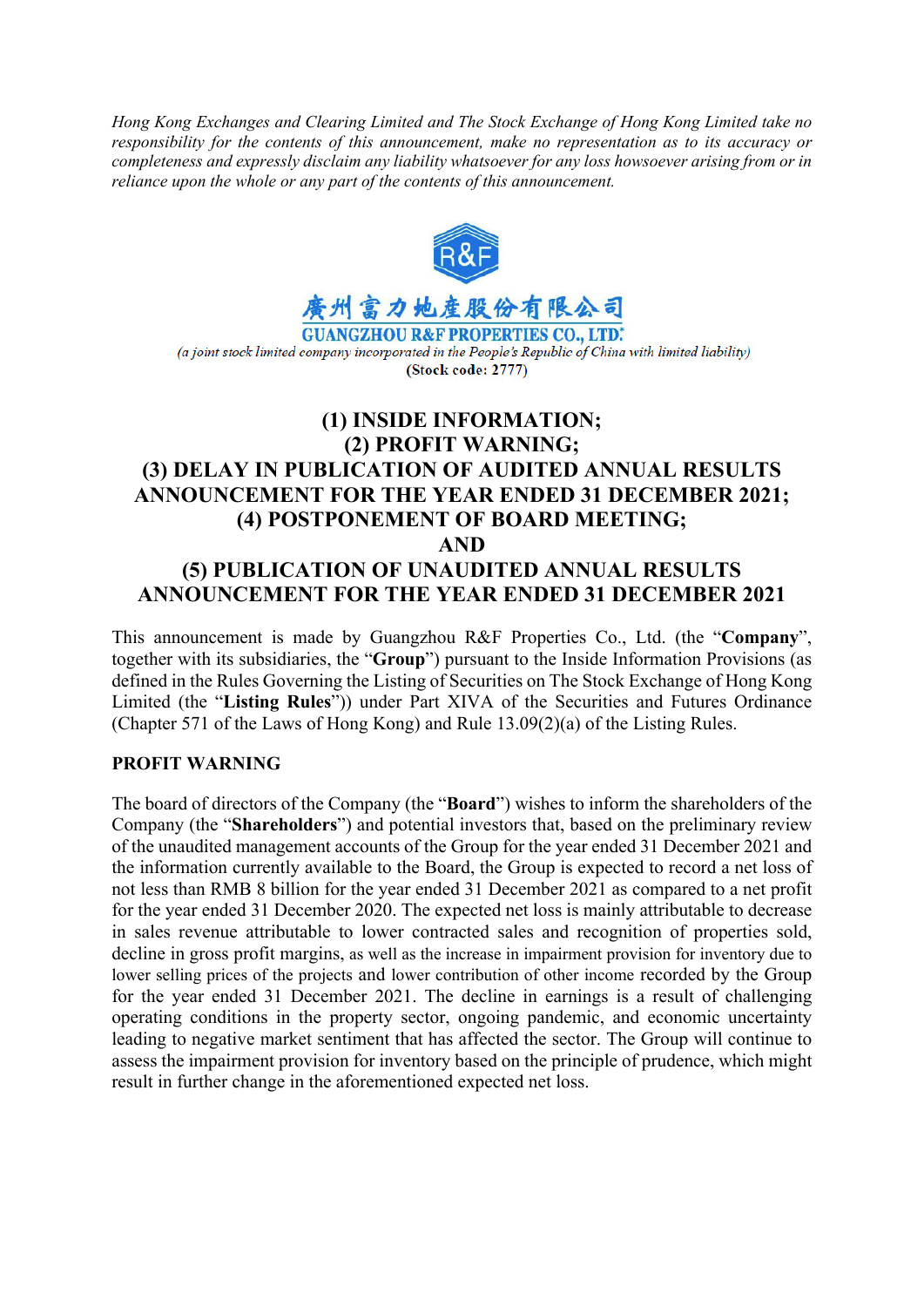The information contained in this announcement is only based on the information currently available to the Board and the preliminary assessment by the Company's management according to the unaudited management accounts of the Group, which has not been reviewed or audited by the Company's auditor and may subject to finalization and necessary adjustments. Shareholders of the Company and potential investors should read the Group's results announcement for the year ended 31 December 2021 carefully.

### **DELAY IN PUBLICATION OF AUDITED ANNUAL RESULTS ANNOUNCEMENT FOR THE YEAR ENDED 31 DECEMBER 2021**

Reference is made to the announcement of the Company dated 21 March 2022 in relation to the board meeting of the Company to be held on 31 March 2022 to consider and approve, among other matters, the publication of the audited annual results of the Company and its subsidiaries for the year ended 31 December 2021 (the "**2021 Audited Annual Results**").

The Board would like to inform the Shareholders and potential investors that, the audit of the consolidated financial statements of the Group for the year ended 31 December 2021 is not expected to be completed by 31 March 2022 due to the outbreak of COVID-19 in Hong Kong. As part of the business and audit work of the Company were located in Hong Kong, the audit was affected as a result of the delay in sending and receiving necessary audit confirmations and other audit procedures. The Board considered that the Company is unable to publish the 2021 Audited Annual Results by 31 March 2022 in accordance with Rules 13.49(1) and 13.49(2) of the Listing Rules. Based on the information currently available to the Company, the Company estimates that the 2021 Audited Annual Results will be published on or before 30 April 2022.

## **POSTPONEMENT OF BOARD MEETING**

As explained above, since the auditing process has delayed, the Board meeting to be held on 31 March 2022 to consider and approve, among other matters, the publication of the 2021 Audited Annual Results, will be postponed to a date no later than 30 April 2022. A further announcement on the date of Board meeting will be published in due course.

### **PUBLICATION OF UNAUDITED ANNUAL RESULTS ANNOUNCEMENT FOR THE YEAR ENDED 31 DECEMBER 2021**

Rule 13.49(3) of the Listing Rules provides that where an issuer is unable to issue its preliminary results, it must announce its results based on the financial results which have yet to be agreed with the Auditors (so far as the information is available). In order to keep the Shareholders and potential investors informed of the Group's business operation and financial position, the Board has decided to publish the unaudited annual results of the Group for the year ended 31 December 2021 (the "**2021 Unaudited Annual Results**") on 31 March 2022.

At the Board meeting scheduled to be held on 31 March 2022, the Board will review and approve, among other things, the publication of the 2021 Unaudited Annual Results based on the management accounts of the Group for the year ended 31 December 2021.